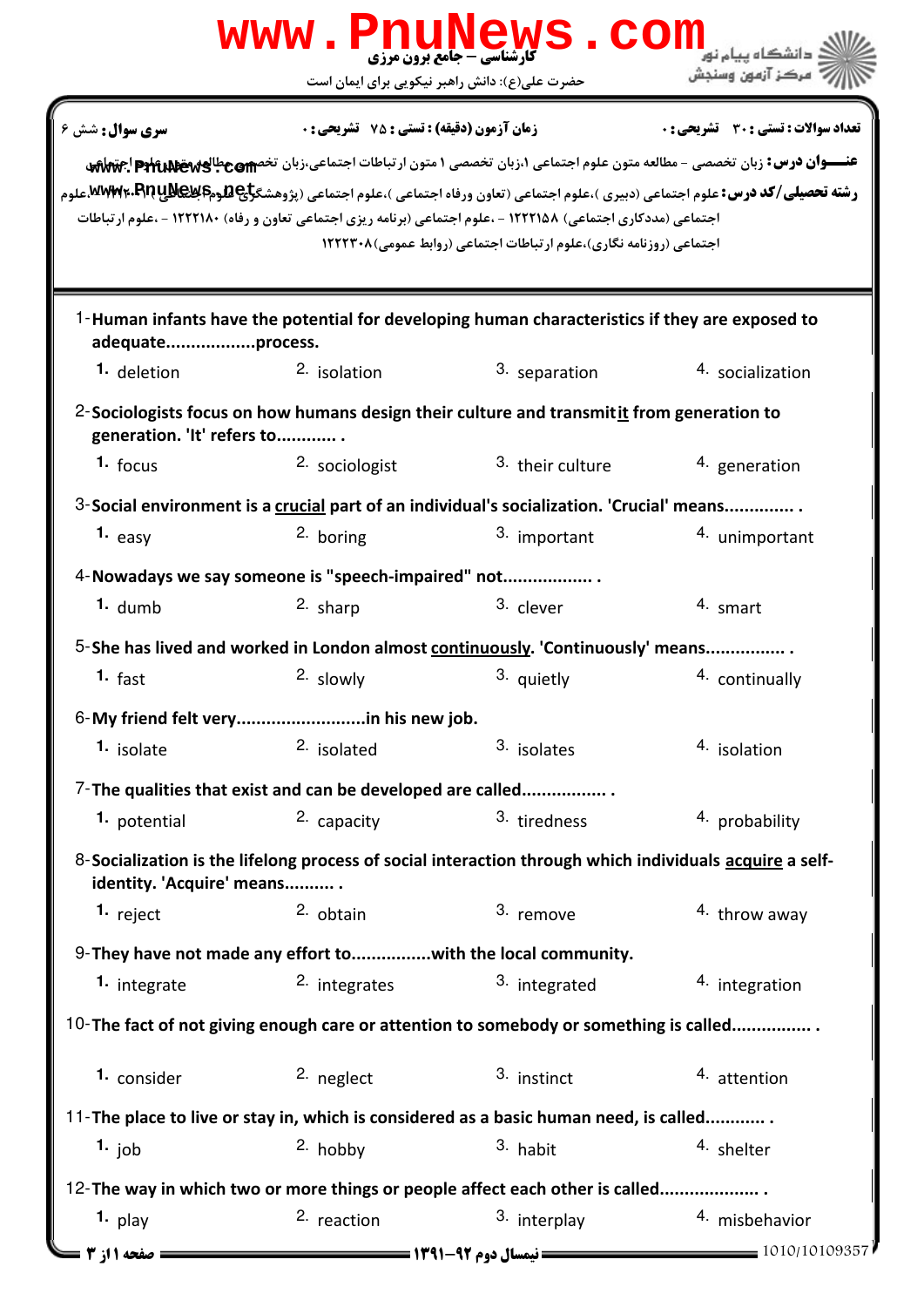|                                                                                                                                                                              | www.PnuNews.com<br><b>کارشناسی - جامع برون مرزی</b>                                                                                                                                                                                                                      |                                                                     |                                              |  |  |  |
|------------------------------------------------------------------------------------------------------------------------------------------------------------------------------|--------------------------------------------------------------------------------------------------------------------------------------------------------------------------------------------------------------------------------------------------------------------------|---------------------------------------------------------------------|----------------------------------------------|--|--|--|
|                                                                                                                                                                              | حضرت علی(ع): دانش راهبر نیکویی برای ایمان است                                                                                                                                                                                                                            |                                                                     | ' مرڪز آزمون وسنڊش                           |  |  |  |
| <b>سری سوال :</b> شش ۶                                                                                                                                                       | <b>زمان آزمون (دقیقه) : تستی : 75 ٪ تشریحی : 0</b><br>عنـــوان درس: زبان تخصصی - مطالعه متون علوم اجتماعی ۱،زبان تخصصی ۱ متون ارتباطات اجتماعی،زبان تخصص عطالعه عليه عليه عليه اجتماعي                                                                                   |                                                                     | <b>تعداد سوالات : تستی : 30 ٪ تشریحی : 0</b> |  |  |  |
|                                                                                                                                                                              | <b>رشته تحصیلی/کد درس:</b> علوم اجتماعی (دبیری )،علوم اجتماعی (تعاون ورفاه اجتماعی )،علوم اجتماعی (پژوهشگ <del>رای P</del> لوم <b>۱۶۳۴ MWM۶۰۰ ب</b> هرم<br>اجتماعی (مددکاری اجتماعی) ۱۲۲۲۱۵۸ - ،علوم اجتماعی (برنامه ریزی اجتماعی تعاون و رفاه) ۱۲۲۲۱۸۰ - ،علوم ارتباطات | اجتماعی (روزنامه نگاری)،علوم ارتباطات اجتماعی (روابط عمومی) ۱۲۲۲۳۰۸ |                                              |  |  |  |
|                                                                                                                                                                              | 13-I see the dog has been itself again.                                                                                                                                                                                                                                  |                                                                     |                                              |  |  |  |
| 1. misbehave                                                                                                                                                                 | 2. misbehaves                                                                                                                                                                                                                                                            | 3. misbehaving                                                      | 4. behave                                    |  |  |  |
| things or places is called                                                                                                                                                   | 14-A real or imaginary line that makes the limits or edges of something and separates it from other                                                                                                                                                                      |                                                                     |                                              |  |  |  |
| 1. <sub>area</sub>                                                                                                                                                           | 2. boundary                                                                                                                                                                                                                                                              | 3. region                                                           | 4. district                                  |  |  |  |
| know in order to in society.                                                                                                                                                 | 15-Agents of socialization are the persons, groups, or institutions that teach us what we need to                                                                                                                                                                        |                                                                     |                                              |  |  |  |
| $1.$ hide                                                                                                                                                                    | $2.$ die                                                                                                                                                                                                                                                                 | 3. destroy                                                          | 4. participate                               |  |  |  |
|                                                                                                                                                                              |                                                                                                                                                                                                                                                                          |                                                                     |                                              |  |  |  |
| 1. interpret                                                                                                                                                                 | 2. interprets                                                                                                                                                                                                                                                            | 3. interpretative                                                   | 4. interpretatively                          |  |  |  |
| 17-Immigrants have contributed to British culture in many ways. 'Contributed' means                                                                                          |                                                                                                                                                                                                                                                                          |                                                                     |                                              |  |  |  |
| 1. added                                                                                                                                                                     | 2. failed                                                                                                                                                                                                                                                                | 3. divided                                                          | 4. deleted                                   |  |  |  |
|                                                                                                                                                                              | 18-She bought a vast array of bottles of different sizes and shapes. 'Array' means                                                                                                                                                                                       |                                                                     |                                              |  |  |  |
| 1. $group$                                                                                                                                                                   | 2. bit                                                                                                                                                                                                                                                                   | $3.$ item                                                           | 4. piece                                     |  |  |  |
| 19-As soon as we are old enough to have acquaintances outside the home, most of us begin to rely on<br>groups as a source of information and approval about social behavior. |                                                                                                                                                                                                                                                                          |                                                                     |                                              |  |  |  |
| 1. $pair$                                                                                                                                                                    | 2. peer                                                                                                                                                                                                                                                                  | 3. pale                                                             | 4. pain                                      |  |  |  |
|                                                                                                                                                                              | 20-The problems facing the president are enormous. 'Enormous' means                                                                                                                                                                                                      |                                                                     |                                              |  |  |  |
| 1. small                                                                                                                                                                     | $2.$ dark                                                                                                                                                                                                                                                                | 3. unclear                                                          | 4. huge                                      |  |  |  |
| drives.                                                                                                                                                                      | 21-What we most often think of as instinctive behavior actually can be attributed toand                                                                                                                                                                                  |                                                                     |                                              |  |  |  |
| 1. repairs                                                                                                                                                                   | <sup>2.</sup> reflexes                                                                                                                                                                                                                                                   | 3. factors                                                          | 4. symbols                                   |  |  |  |
|                                                                                                                                                                              | 22-No candidate fulfills all the criteria for this position. 'Fulfills' means                                                                                                                                                                                            |                                                                     |                                              |  |  |  |
| $1.$ does                                                                                                                                                                    | 2. denies                                                                                                                                                                                                                                                                | 3. leaves                                                           | 4. forgets                                   |  |  |  |
|                                                                                                                                                                              | 23-Their children were educated                                                                                                                                                                                                                                          |                                                                     |                                              |  |  |  |
| 1. private                                                                                                                                                                   | 2. privacy                                                                                                                                                                                                                                                               | 3. privately                                                        | 4. privavies                                 |  |  |  |